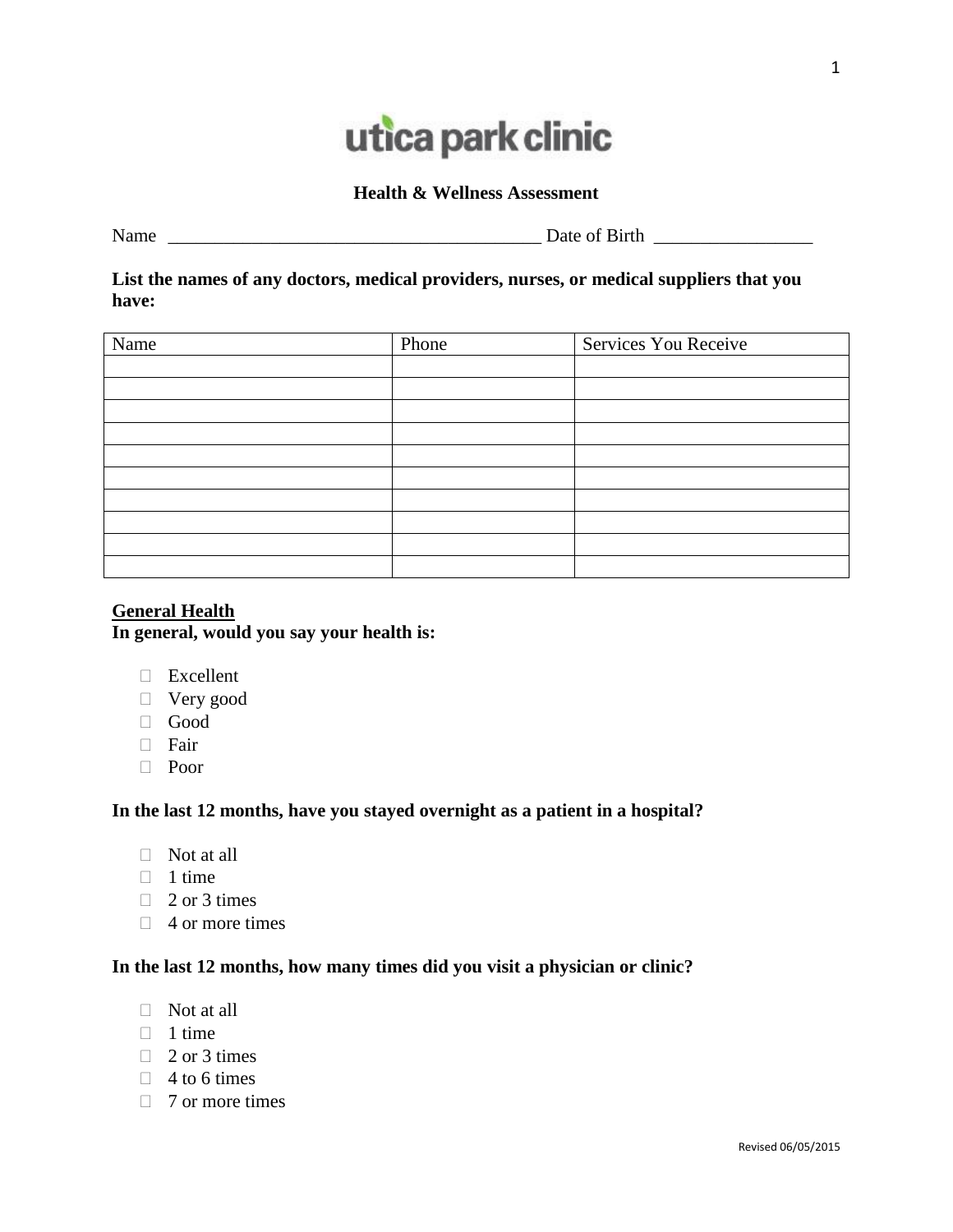**Have you ever been told by a doctor or a health professional that you have diabetes or high blood sugar?** 

- Yes
- $\neg$  No

**Pain Do you have pain?**

- Yes
- No

# If you have pain, where is it located?

**If you have pain, how bad is the pain on a scale of 1 to 10, ten being the worst pain you can imagine?**



*Circle a number below.*

# **Sleep How many hours of sleep do you usually get each night?**

- $\Box$  Less than 1 hour
- $\Box$  1-3 hours
- $\Box$  4-6 hours
- $\Box$  7-8 hours
- $\Box$  More than 8 hours

# **Prevention/Screening Tests Have you discussed taking a daily aspirin with your doctor?**

- Yes
- No

**When was your last colonoscopy? \_\_\_\_\_\_\_\_\_\_\_\_\_\_\_**

When was your last bone density test (DXA Scan)?

**When was your last eye exam? \_\_\_\_\_\_\_\_\_\_\_\_\_\_\_**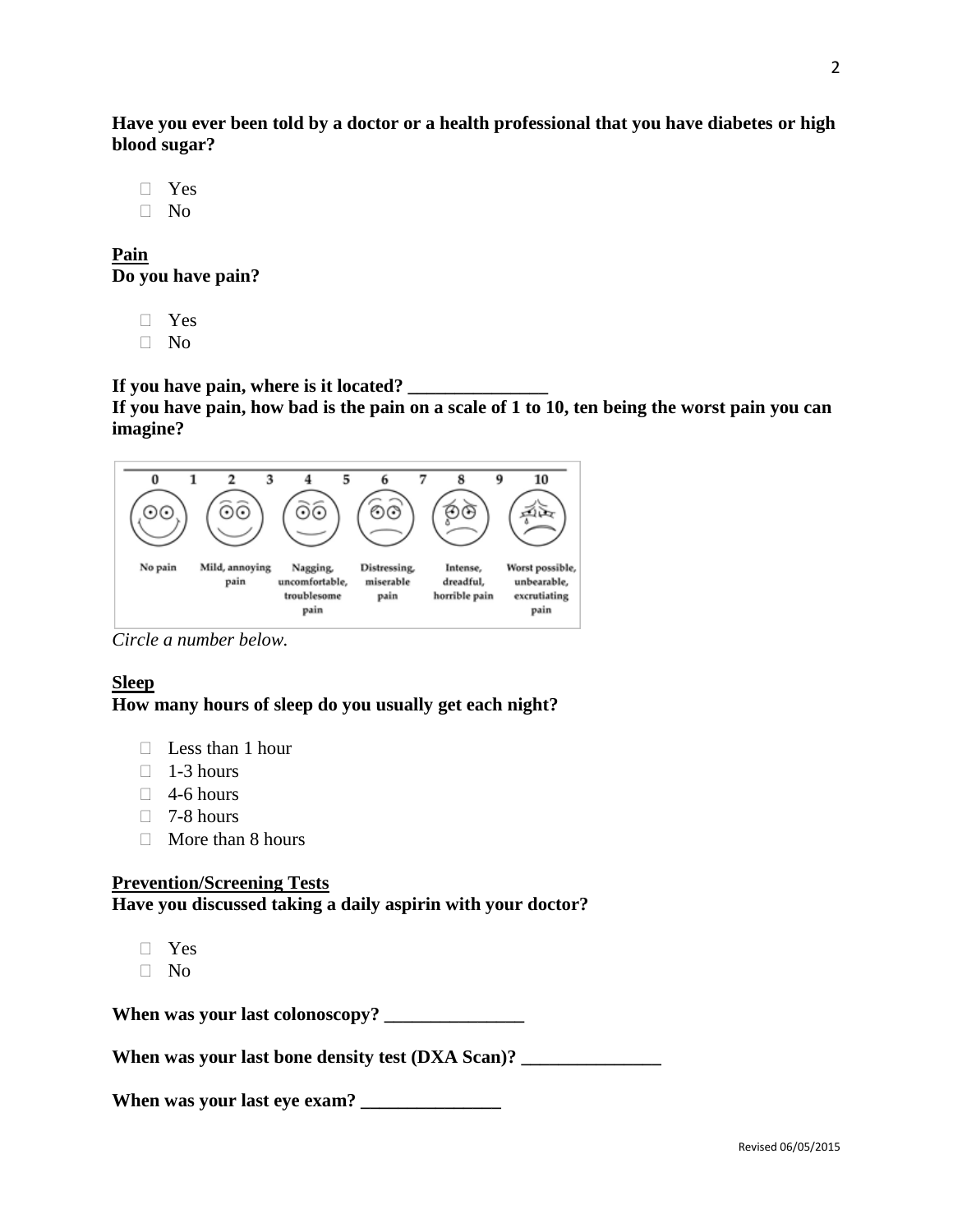**When was your last flu shot? \_\_\_\_\_\_\_\_\_\_\_\_\_\_\_**

**When was your last pneumonia shot? \_\_\_\_\_\_\_\_\_\_\_\_\_\_\_**

**When was your last shingles shot? \_\_\_\_\_\_\_\_\_\_\_\_\_\_\_**

#### **Have you had an HIV test in the past 12 months?**

- $\Box$  Yes, and the test was positive.
- $\Box$  Yes, and the test was negative.
- $\Box$  No, but I would like to have one.
- $\Box$  No, but I prefer not to have one.

#### **Men Only: Have you had a prostate exam in the last 12 months?**

- Yes
- $\Box$  No

#### **Women Only: Have you had a mammogram in the last 12 months?**

- Yes
- $\Box$  No

#### **Women Only: Have you had a pap test in the past 3 years?**

- Yes
- $\neg$  No

## **Mental and Emotional Health**

**Over the past 2 weeks, how often have you felt down, depressed, or hopeless?** 

- $\Box$  Almost all of the time
- $\Box$  Most of the time
- $\Box$  Some of the time
- $\Box$  Almost never

#### **Over the past 2 weeks, how often have you felt little interest or pleasure in doing things?**

- Almost all of the time
- $\Box$  Most of the time
- $\Box$  Some of the time
- Almost never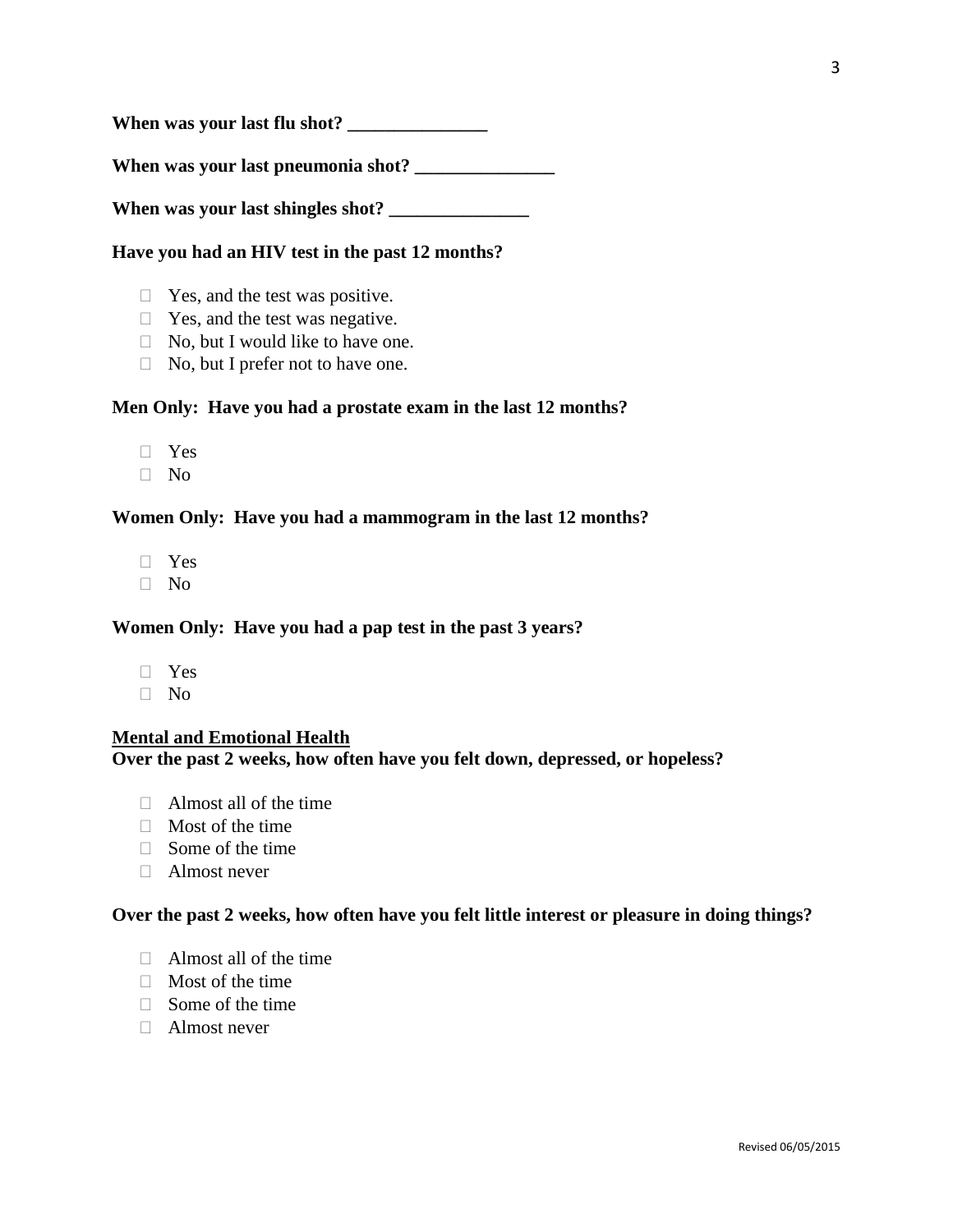## **Bladder Health**

Many people experience problems with urinary incontinence, the leakage of urine. In the past 6 months, have you accidentally leaked urine?

- $\neg$  Yes
- $\Box$  No

How much of a bother, if any, was the urine leakage for you? *Circle a number below.*

| 'm not<br>bothered at all |  |  | <b>T</b> 'm bothered<br>a great deal |
|---------------------------|--|--|--------------------------------------|
|                           |  |  |                                      |

## **Hearing/Vision/Memory**

**Do you have any hearing problems?**

- Yes
- $\neg$  No

#### **If you have hearing problems, do you wear hearing aids?**

- Yes
- $\neg$  No

## **Do you have any vision problems?**

- Yes
- No

## **Do you have any memory problems?**

- Yes
- $\Box$  No

#### **Advanced Directives**

# **Do you have a "Power of Attorney"?**

 $\Box$  Yes, who is it? \_\_\_\_\_\_\_\_\_\_\_\_. How are they related to you? \_\_\_\_\_\_\_\_\_\_\_\_\_.

 $\Box$  No

#### **Do you have a "Living Will" or Advanced Directive for Health Care?**

- Yes
- $\neg$  No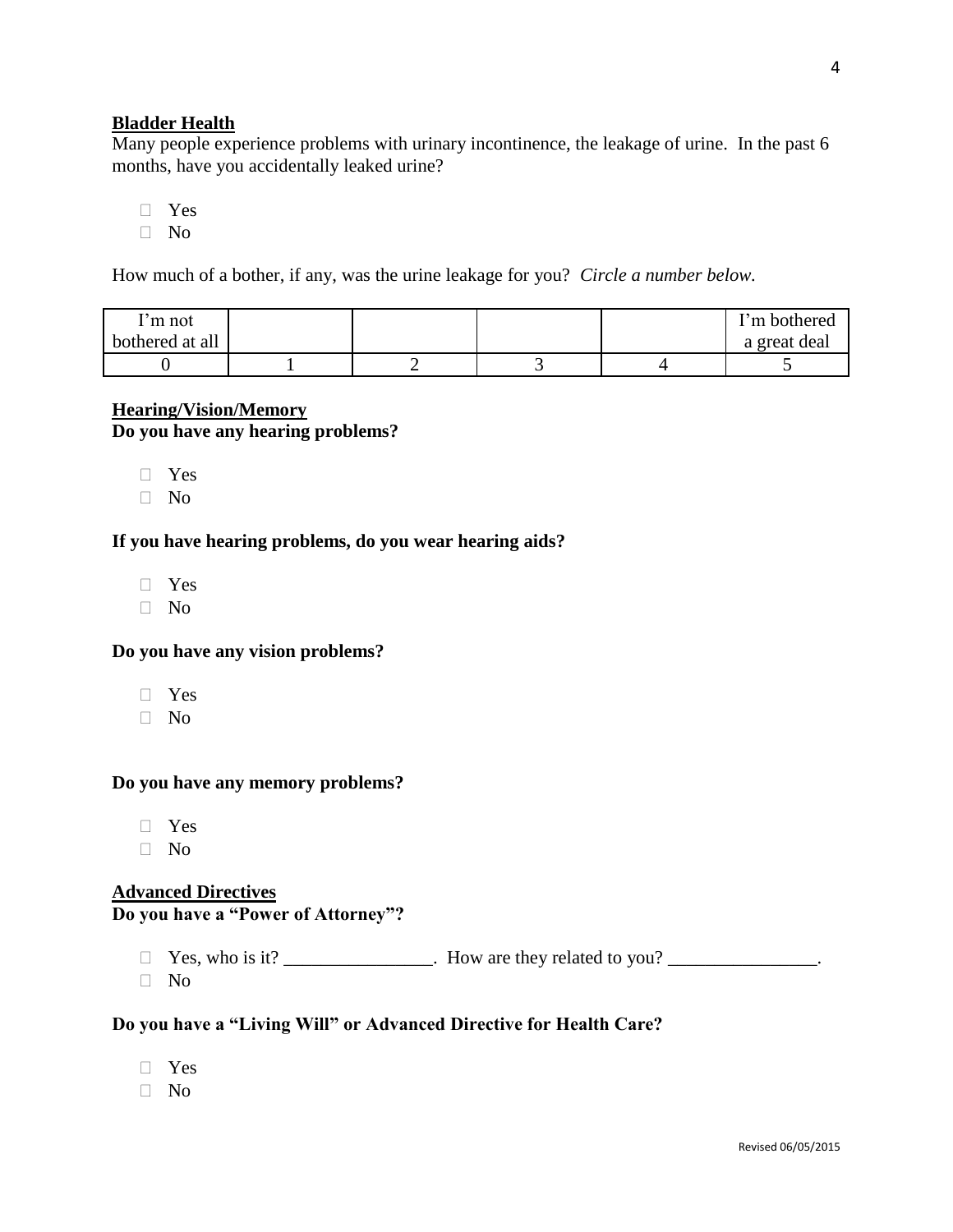# **If you DO NOT have a "Living Will" or Advanced Directive, would you like help completing one?**

- Yes
- $\Box$  No

## **Dental/Oral Health**

**Do you have problems with your teeth or with chewing?**

- Yes
- $\Box$  No

#### **Have you seen a dentist within the last 12 months?**

- □ Yes, and the date was \_\_\_\_\_\_\_\_\_\_.
- $\Box$  Yes, but I don't know the date.
- No

#### **Personal Safety**

**Is there a friend, relative, or neighbor who would take care of you for a few days, if necessary?**

- Yes
- No

## **Place a mark by any of the following items that you need help with:**

- 
- 
- $\Box$  Using the bathroom  $\Box$  Laundry
- 
- 
- 
- $\Box$  Using the phone  $\Box$  Transportation

#### **Do you have any of the following in your home?**

- $\Box$  Rugs in the hallway  $\Box$  Poor lighting
- 

## **Do you have grab bars in the bathroom?**

- Yes
- $\neg$  No
- $\Box$  Dressing  $\Box$  Preparing meals
- □ Eating Bearing Housework
	-
- $\Box$  Grooming  $\Box$  Taking medications
	-
	-
	-

Revised 06/05/2015

- 
- $\Box$  Pets  $\Box$  Electric cords in the walking pathway
- 
- 
- 
- 
- -
	-
- 
- $\Box$  Walking  $\Box$  Shopping
- $\Box$  Bathing  $\Box$  Managing money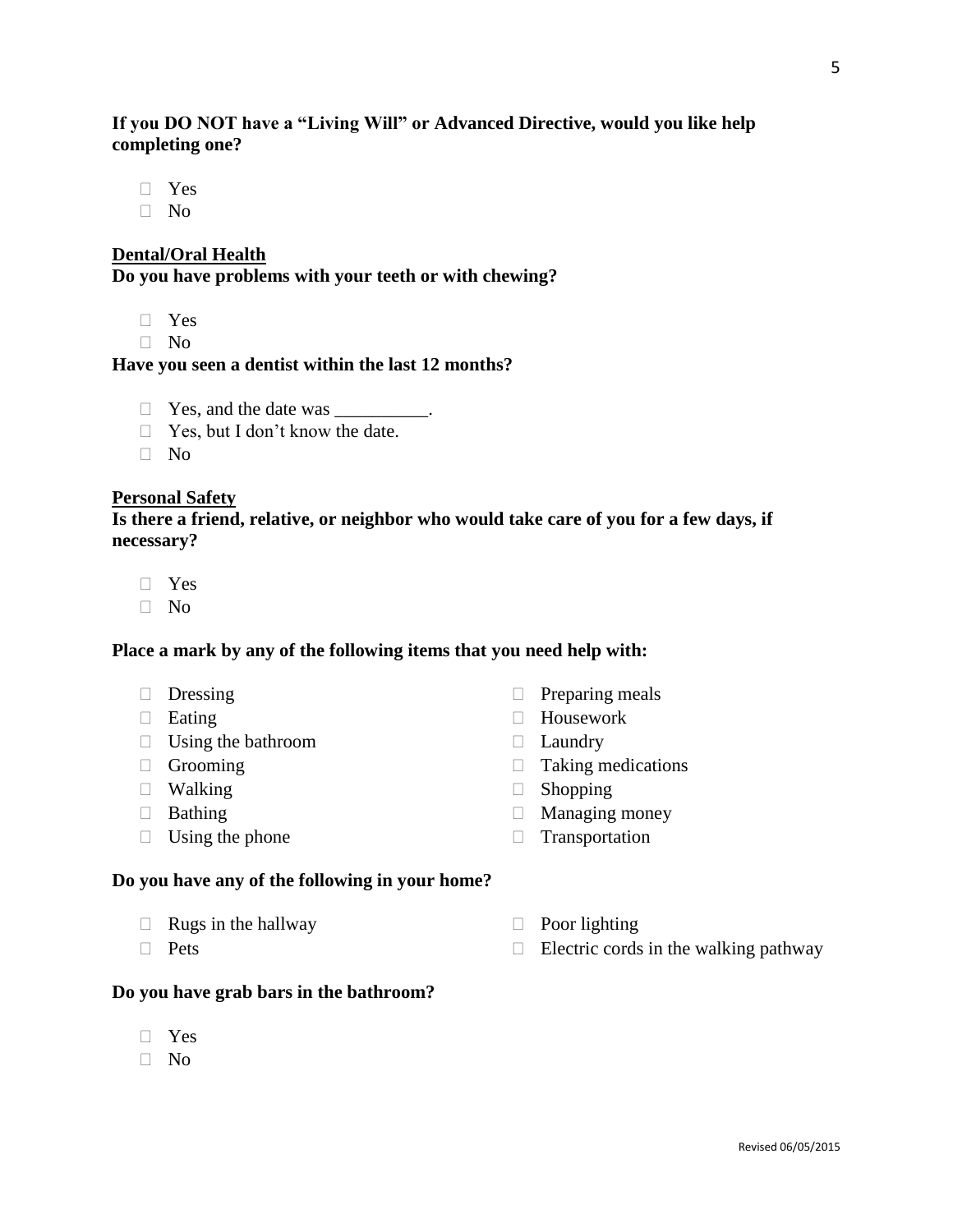#### **Do you have stairs without handrails?**

Yes

 $\neg$  No

#### **Have you had a fall at home or while away from home in the last year?**

- Yes
- $\neg$  No

If you have fallen, how many times did you fall in the last year?

# **Seat Belt Use**

**Do you always fasten your seat belt when you are in the car?** 

- Yes
- $\neg$  No

**Exercise How many days a week do you usually exercise?** 

 $\frac{day(s)}{p}$  per week

# **On days when you exercise, for how long do you usually exercise (in minutes):**

\_\_\_\_\_\_ minute(s) per day **How intense is your typical exercise?** 

- $\Box$  Light (like stretching or slow walking)
- $\Box$  Moderate (like brisk walking)
- $\Box$  Heavy (like jogging or swimming)
- $\Box$  Very heavy (like fast running or stair climbing)
- $\Box$  I am currently not exercising

## **Nutrition**

## **On a typical day, how many servings of fruits and/or vegetables do you eat?**

(1 serving  $= 1$  cup of fresh vegetables,  $\frac{1}{2}$  cup of cooked vegetables, or 1 medium piece of fruit. 1  $cup = size of a baseball.)$ 

\_\_\_\_\_\_ serving(s) per day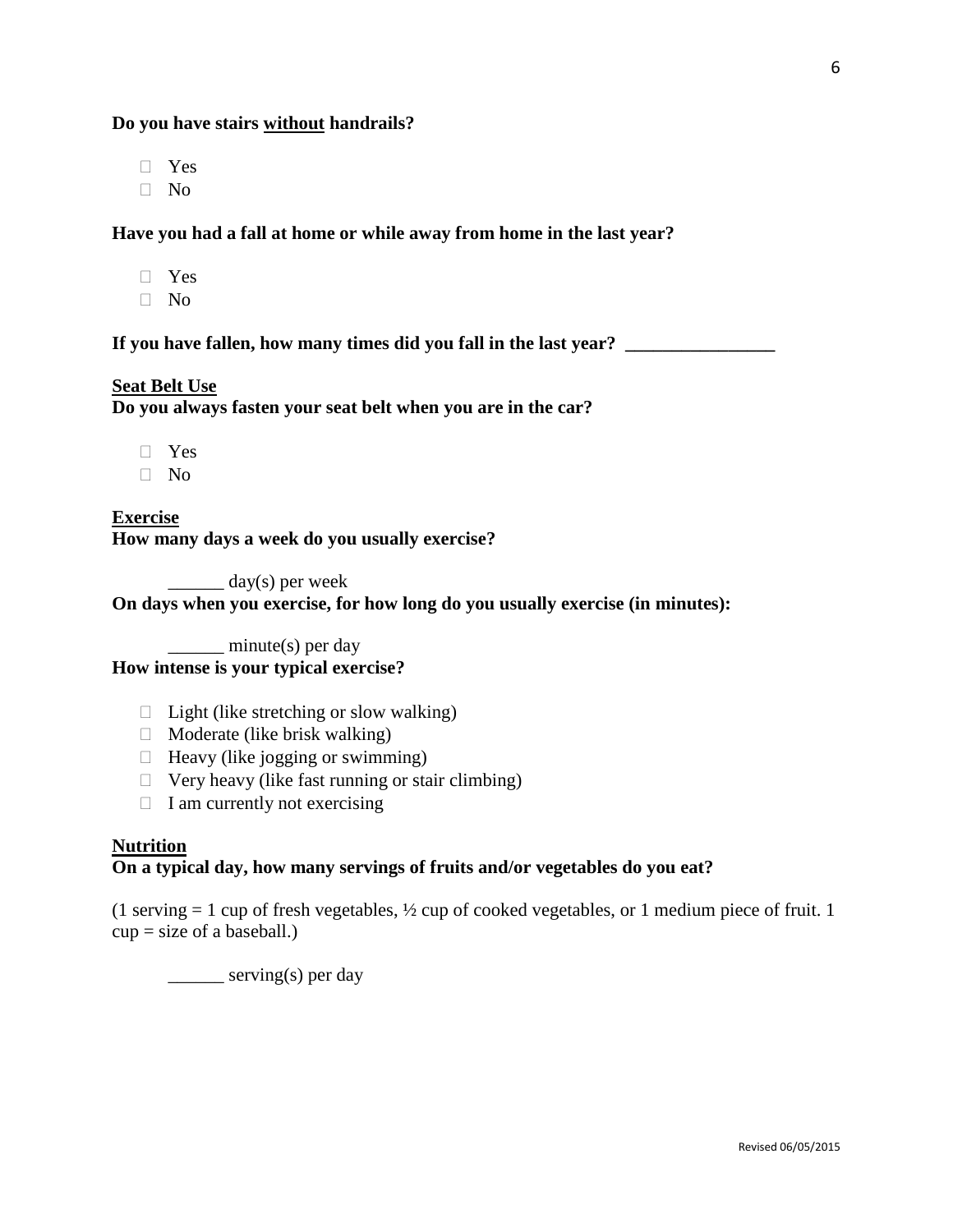# **On a typical day, how many servings of high fiber or whole grain foods do you eat?**

 $(1$  serving  $= 1$  slice of 100% whole wheat bread, 1 cup of whole-grain or high-fiber ready-to-eat cereal, ½ cup of cooked cereal such as oatmeal, or ½ cup of cooked brown rice or whole wheat pasta.)

\_\_\_\_\_\_\_ serving(s) per day

# **On a typical day, how many servings of fried or high-fat foods do you eat?**

(Examples include fried chicken, fried fish, bacon, French fries, potato chips, corn chips, doughnuts, creamy salad dressings, and foods made with whole milk, cream, cheese, or mayonnaise.)

\_\_\_\_\_\_\_ serving(s) per day

# **Tobacco Use Do you currently smoke cigarettes or use other types of tobacco?**

- $\neg$  Yes
- $\neg$  No

# **Are you a former smoker?**

- $\Box$  Yes, and I quit
- □ No, I've never smoked

# **If you quit smoking, how long ago did you quit smoking cigarettes?**

- $\Box$  Less than 6 months ago
- $\Box$  6–11 months ago
- $\Box$  1–5 years ago
- $\Box$  6–10 years ago
- $\Box$  More than 10 years ago

#### **Indicate below if you currently use any of these other tobacco products:**

- $\Box$  Cigars
- **Pipes**
- $\Box$  Chewing tobacco/snuff
- $\Box$  I use no other tobacco products

# **Alcohol Use In a typical week, how many days do you drink alcohol?**

 $\frac{day(s)}{s}$  per week